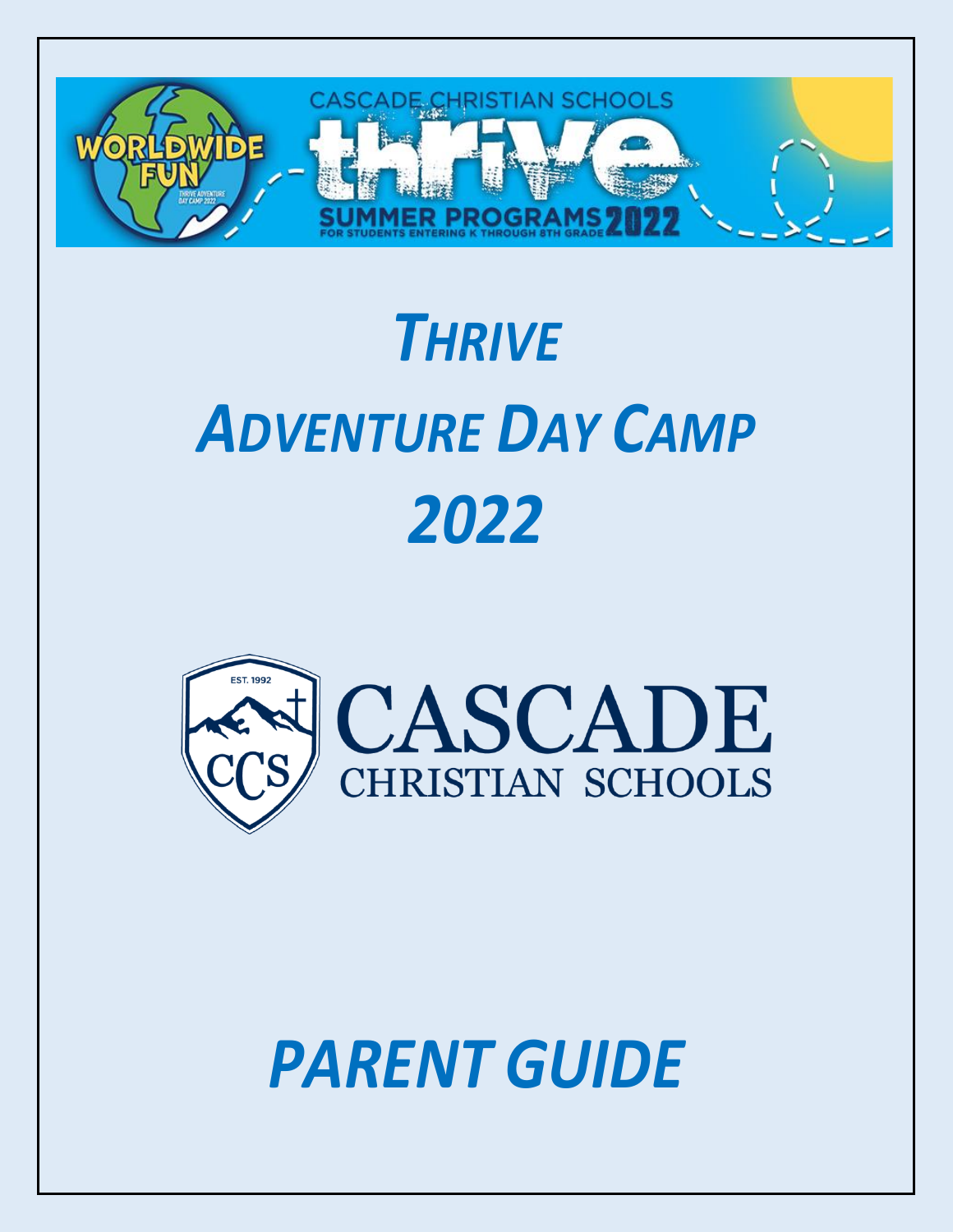#### **OUR CORE PURPOSE**

*Transforming cultures through teaching and training People in their purpose before God*

#### **OUR CORE VALUES**

- o *Biblical Worldview Integration*
- o *Leadership*
- o *Educational Excellence*
- o *Unity*

#### **OUR MISSION**

*To glorify God by providing quality, Christ-centered education dedicated to developing discerning leaders who are spiritually, personally, and academically prepared to impact their world.*

#### **OUR CORE CHARACTER TRAITS**

**WISDOM** *To view life and live life from God's perspective*

**INTEGRITY** *Uncompromising commitment to truth, honor, faithfulness, loyalty, and trust*

> **EXCELLENCE** *A sustained, dedicated pursuit of God-given potential*

**DIGNITY** *A commitment to treat each individual as uniquely created in the image of God and worthy of respect*

#### **THRIVE ADVENTURE DAY CAMP MISSION**

To provide a fun filled, safe, enriching, excellent summer program in a loving Christian environment where Campers can thrive and feel known and valued - discovering, exploring, and learning about themselves, others, and the world that God created for them to enjoy.

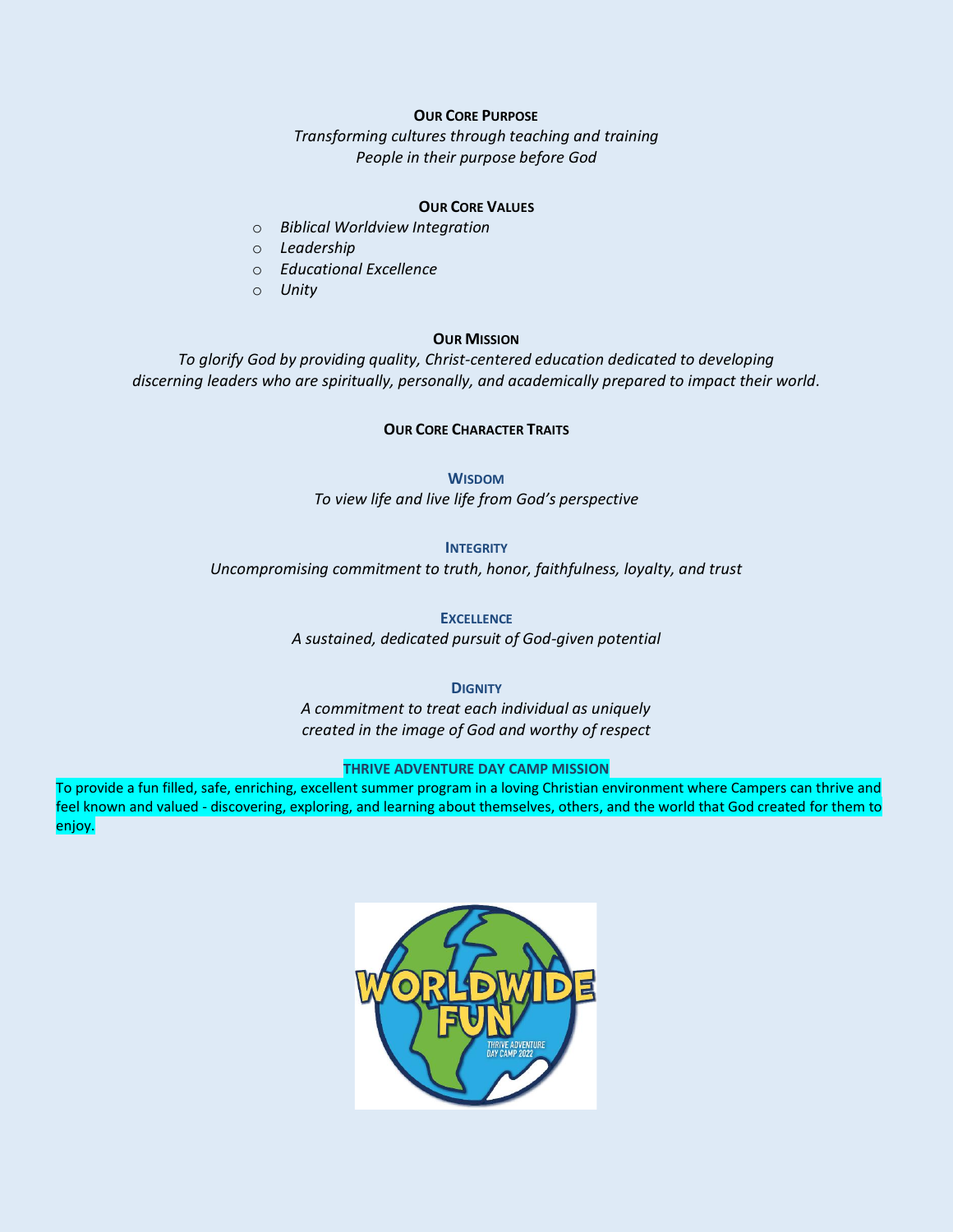# **CASCADE CHRISTIAN CAMPS DISTRICT OFFICE**

**CHAIN OF LEADERSHIP KEN FRIESEN, SUPERINTENDENT KRISTIN HANNUS, DIRECTOR OF RECREATION JASON GUFFIN, THRIVE ADVENTURE DAY CAMP PROGRAM SUPERVISOR**

> 815 21st Street SE, Puyallup, WA 98372 Phone: (253) 841-1776 Fax: (253) 841-2232 Website: [www.cascadechristian.org](http://www.cascadechristian.org/)

# **ADVENTURE DAY CAMP CAMPUSES**

| <b>McAlder (Ages 6-12)</b>      | <b>Frederickson (Ages 6-12)</b> |
|---------------------------------|---------------------------------|
| Tim Lorenz, Principal           | Annie Pichot, Principal         |
| <b>Jason Guffin</b>             | <b>Kirsten Howard</b>           |
| <b>Thrive Site Coordinator</b>  | <b>Thrive Site Coordinator</b>  |
| Guffinj@                        | Howardk@                        |
| cascadechristian.org            | cascadechristian.org            |
| <b>Site Cell Number</b>         | <b>Site Cell Number</b>         |
| $(253)$ 355-4333                | (253) 293-9182                  |
| 15502 96 <sup>th</sup> Street E | 3425 176 <sup>th</sup> Street E |
| Puyallup, WA 98372              | Tacoma, WA 98446                |
| Camp Phone: (253) 256-4382      | Camp Phone: (253) 537-9339      |
| Fax: (253) 881-1727             | Fax: (253) 531-4699             |
|                                 |                                 |
|                                 |                                 |

Revised 02/07/2022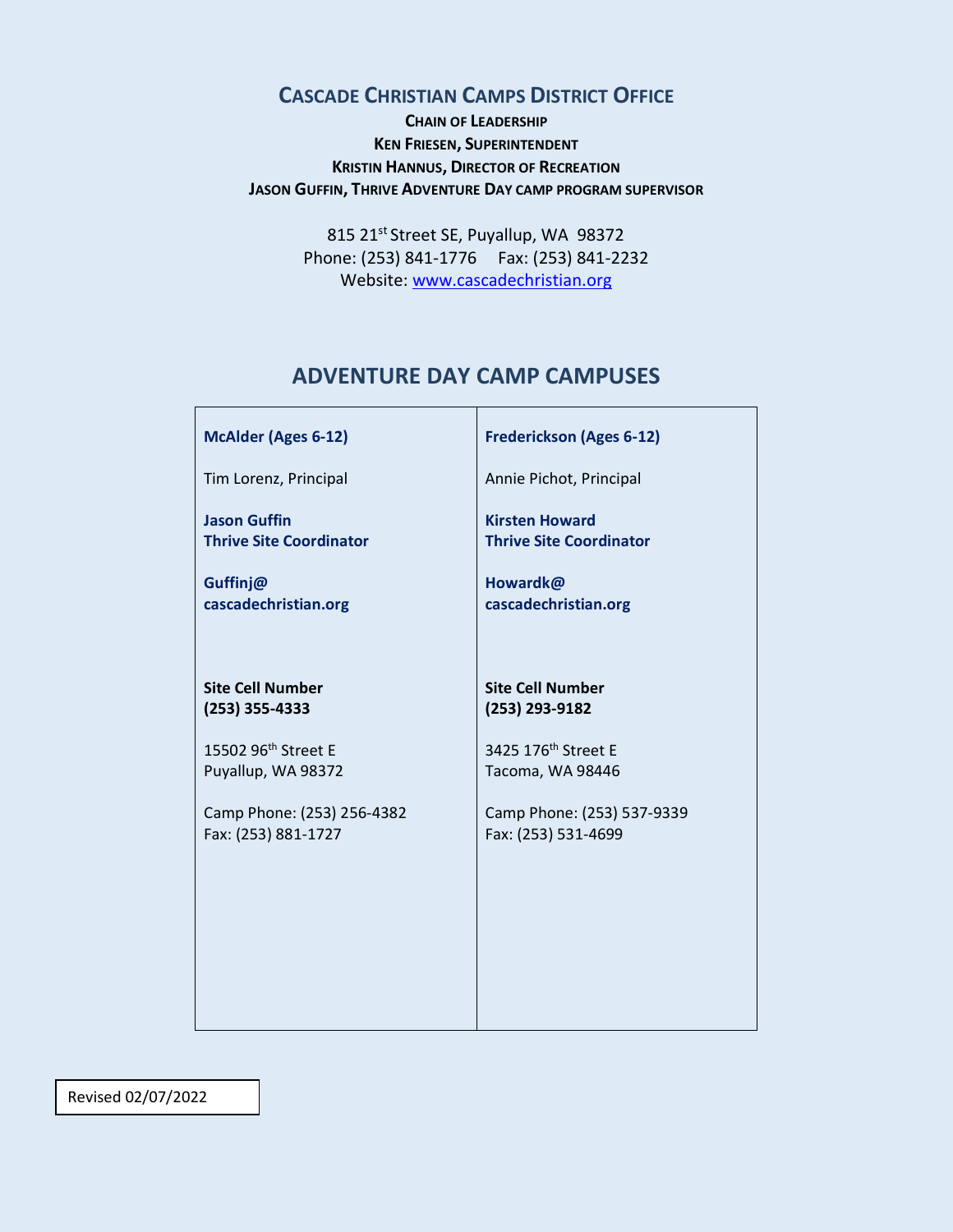# **Welcome to Cascade Christian Schools Thrive Adventure Day Camp**

**The THRIVE Summer Adventure Day Camp Mission** is to provide a safe, enriching, excellent summer program in a loving Christian environment where Campers can thrive - discovering, exploring, and learning about themselves, others, and the world that God created for them to enjoy.

**Goals:**

- To teach and model Godly characteristics
- To develop discerning leaders
- To minimize summer learning loss
- To help Campers gain healthy self-esteem by providing a high quality, age-appropriate summer program
- To expose campers to a wide variety of experiences that will help them discover their individual gifts and talents
- To partner with parents in making each Camper's summer interesting, exciting, and fun

Policies and guidelines have been established to accomplish these goals. Please read this guide carefully. If you have any questions or concerns about any policy stated in this packet or any other document regarding **Thrive Adventure Day Camp,** please feel free to ask your campus Site Coordinator/Director.

#### **Statement of Faith**

- We believe in one eternal God, revealed as Father, Son, and Holy Spirit.
- We believe man was created in the image of God and is now, by reason of voluntary transgression, separated from God.
- We believe the Bible is the inspired Word of God, is His revelation to man and contains His plan for the redemption of fallen humanity.
- We believe in the virgin birth and deity of Jesus Christ, the only begotten Son of God, truly human and truly divine.
- We believe salvation has been provided for all people through the work of Christ at Calvary, resulting in eternal life for all who believe, turn from sin and place their faith in Him.
- We believe in the spiritual unity of all believers, each of whom is an integral part of the church, the body of Christ.
- We believe all believers are responsible to fulfill the Great Commission and make disciples of all people.
- We believe in the second coming of Christ and the pre-eminence of His kingdom for eternity.

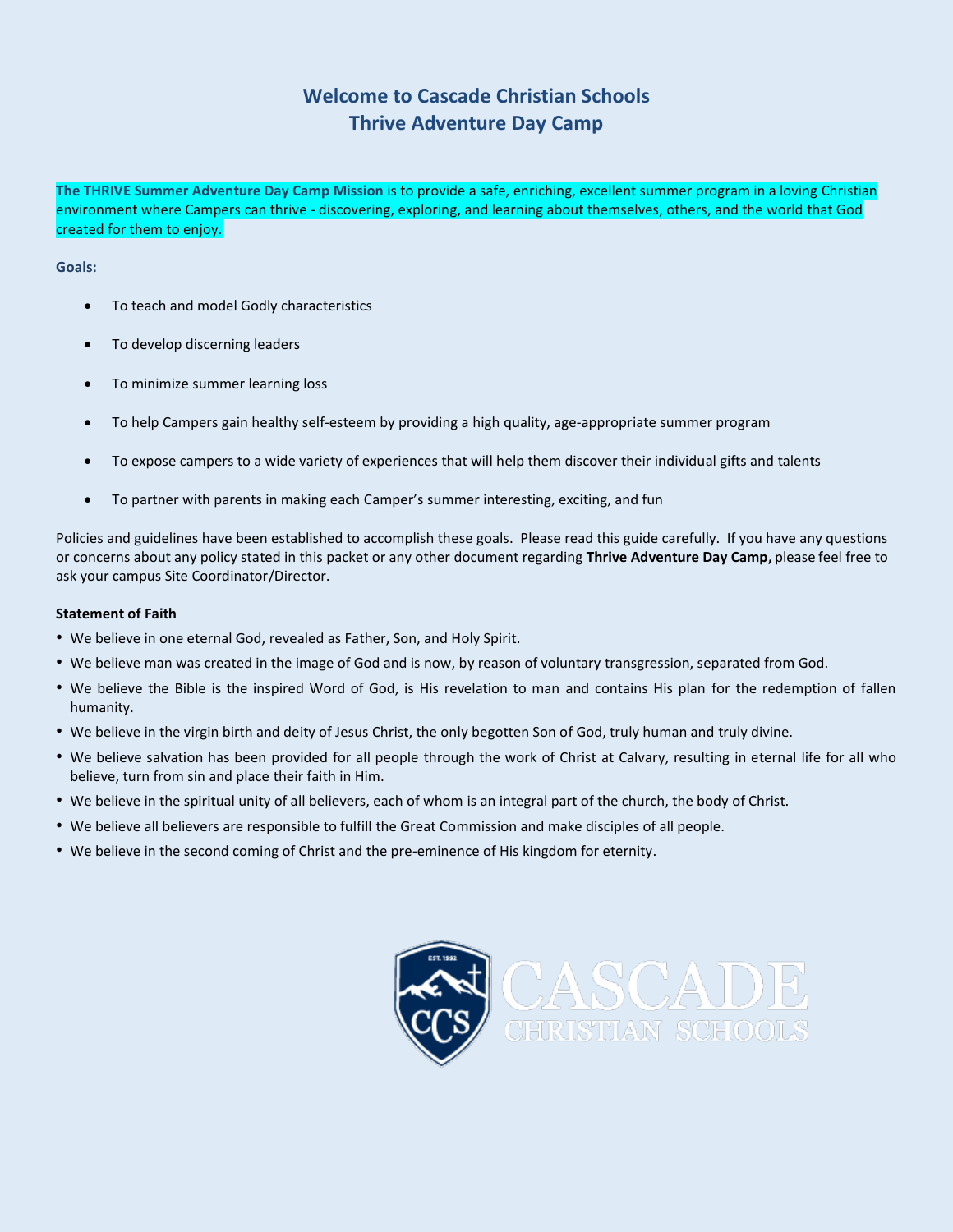# **THRIVE Summer Adventure Camp Overview**

## **Hours of Operation**

Monday through Friday, 6:30 a.m. to 6:00 p.m. (6:00 a.m. at Frederickson)

#### **Dates**

**THRIVE** runs from June 15, 2022 through August 19, 2022

**Fieldtrip Schedule** – 1 per week or a large-scale on-site event will be provided

**Frederickson Fieldtrips** – Varies

**McAlder Fieldtrips** – Varies

➢ *Fieldtrip days schedules are subject to change/cancel.*

#### **McAlder Daily Schedule**

| $6:30$ a.m. $-8:30$ a.m. | Early Bird camp activities        |
|--------------------------|-----------------------------------|
| $8:30$ a.m. $-3:30$ p.m. | <b>THRIVE Adventure Day Camp!</b> |
| $3:30$ p.m. $-6:00$ p.m. | Night Owl camp activities         |

#### **Frederickson Daily Schedule**

| $6:00$ a.m. $-8:30$ a.m. | Early Bird camp activities        |
|--------------------------|-----------------------------------|
| $8:30$ a.m. $-3:30$ p.m. | <b>THRIVE Adventure Day Camp!</b> |
| $3:30$ p.m. $-6:00$ p.m. | Night Owl camp activities         |

➢ *Daily schedule for specific activities and events will be provided weekly.*

#### **What to Bring to Camp?**

- Mask (If current guidelines are requiring them.)
- Labeled Sunscreen
- Towel (for water play days)
- Change of clothes
- Extra shoes
- Bible
- Labeled water bottle
- Sack Lunch

#### **What Not to Bring to Camp:**

- Any Electronics
- Money (unless specified for fieldtrips or events)
- Anything of value that you don't want to lose

#### **What to Wear to Camp?**

The purpose of Adventure Day Campers' dress and appearance expectations is to enable the camper to demonstrate traits of a discerning leader by making appropriate dress and appearance choices that reflect CCS' character traits of wisdom, integrity, excellence, and dignity.

*"Therefore, I urge you, brothers, in view of God's mercy, to offer your bodies as living sacrifices, holy and pleasing to God – this is your spiritual act of worship. Do not conform any longer the pattern of this world but be transformed by the renewing of your mind. Then you will be able to test and approve what God's will is – His good, pleasing, and perfect will" (*Romans 12:1-2).

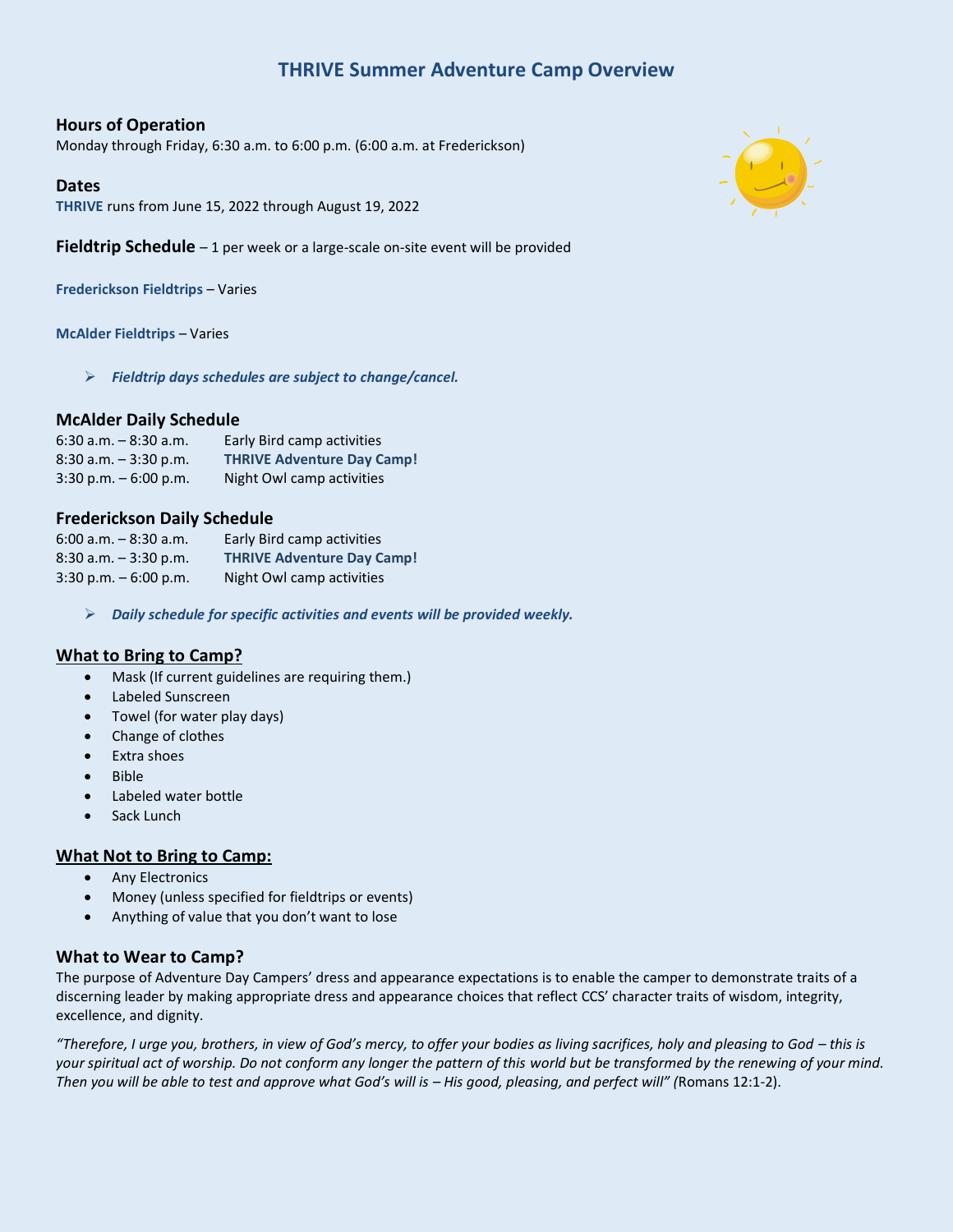CCS campers will honor God, honor others, and honor themselves by coming to camp:

- ready to have fun
- prepared to lead
- ready to follow the 3Rs (Respect, Responsibility, and Respect)
- projecting a positive image that stands out as distinctly different from the secular world
- clean, neat, modestly, and tastefully dressed (clothing in good repair)

#### **Examples of safe, appropriate dress and appearance are:**

- **Footwear:** Tennis shoes or close-toed sandals with a secure back strap. Campers need to be able to run with shoes that are secure on their feet. *Flip-flops and clogs are not safe for Campers when they are engaged in fast-paced play.*
- **Pants, Shorts & Skirts:** Modest-length shorts and skirts are no shorter than halfway between the fingertips and the kneecaps when the arms are hanging relaxed at the side of the body. To maintain modesty, shorts should be worn under dresses.
- **Full Shirts:** Shirts must not show midriffs or cleavage and should have at least a one-inch strap.
- **Swimsuits: For safety, all swimmers wear their camp T-shirts while swimming.** 
	- o *Boys follow the shorts policy.*
	- o Girls, modest, one-piece suits; or tankinis.
- **Camp T-shirts** are to be worn while swimming and on all fieldtrip days.

A camper whose dress or appearance is not honoring to Thrive Adventure Day Camp's mission, purpose and stated expectations will be subject to the stated camp discipline procedures. Campers will remain out of their classes until they secure a change of clothes. The dress expectations apply in the classroom and building on camp days and at any camp-sponsored activities. *Parents are responsible to see that their Campers are dressed properly before they arrive.*

#### **Lunch & Snacks**

**Frederickson Site** will provide: One AM and one PM snack daily and a Fun Friday Lunch. Campers will need to pack a cold sack lunch Monday – Thursday.).

**McAlder Site** will provide: One AM and one PM snack daily and a Fun Friday Lunch. Campers will need to pack a cold sack lunch Monday – Thursday.

The snack menu varies bi-weekly and is posted in the camp newsletter, and at the parent information station.

A Camper with severe and/or life-threatening food allergies must have a completed individual care plan signed by the parent/guardian and health care provider. Parent/guardian must meet with the Site Coordinator and review the health care plan prior to camper attending camp. Diet modifications for food allergies, religious and/or cultural beliefs are accommodated. For all food accommodations/substitutions, parent/guardian must provide a detailed calendar clearly outlining food accommodation/substitutions and provide food of equal nutritional value.

#### **Field Trips** (Pending COVID-19 guidelines and/or transportation)

Field trips can be an integral part of a quality summer camp experience. Each fieldtrip is an opportunity for a unique learning experience. Fieldtrip days, times and destinations vary by camp location. Departure and return times for each trip will be posted at the sign-in/out location for several days preceding the fieldtrip and at camp entrances the day of the field trip. Transportation to and from all field trips is included in the registration fee, except for an additional transportation fee for Wild Waves (If available). **Camp T-shirts must be worn on all field trips.** Arrive before bus departure time, as there is no drop-off or pick up of campers at fieldtrip venues. All campers and camp staff attend fieldtrips. Due to staffing, campers arriving after fieldtrip departure will not be accepted on campus.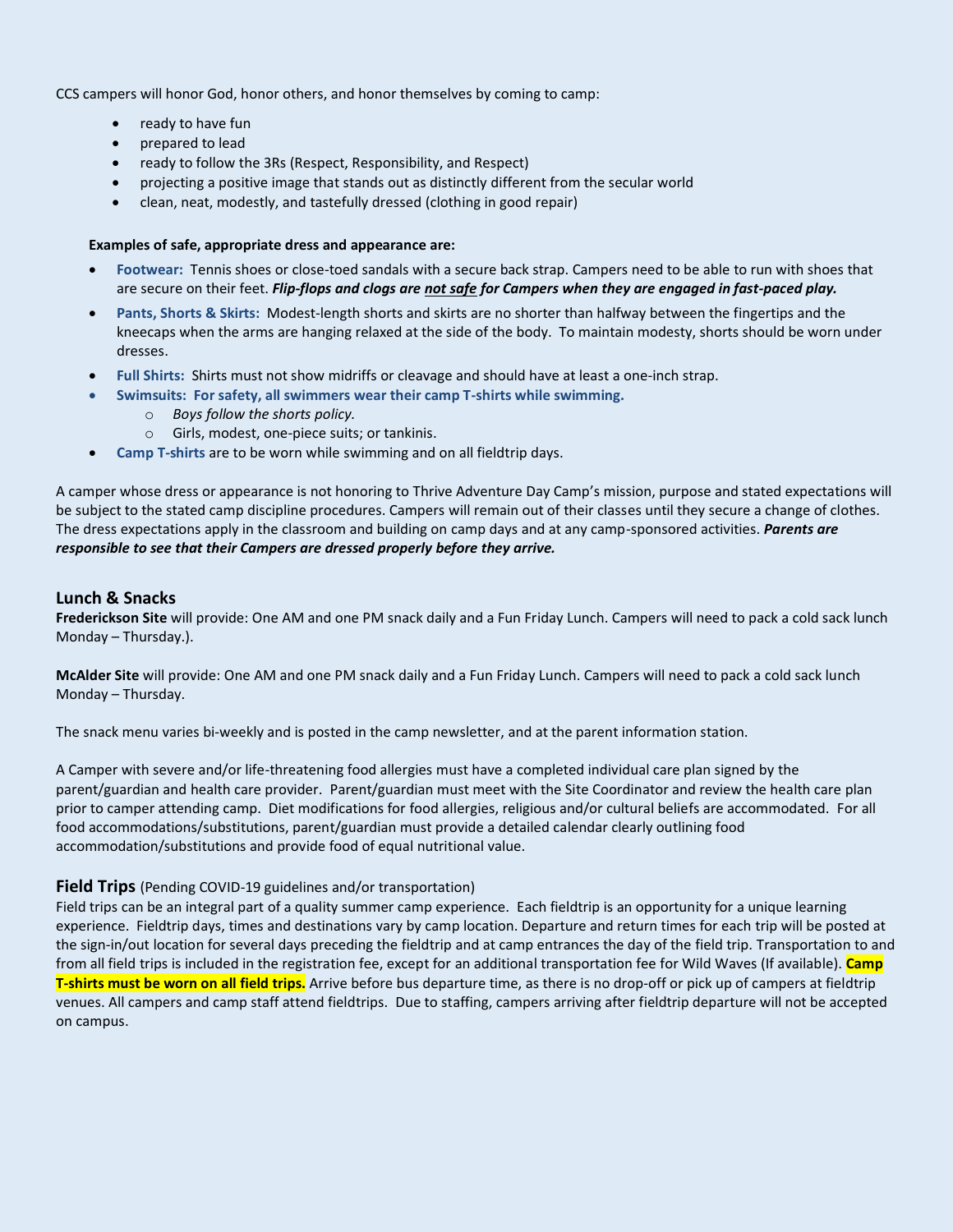## **Swim Days** (Pending COVID-19 guidelines and/or transportation)

If your child is 6 years old, they are required to wear a life jacket on all swimming field trips. This rule is non-negotiable and applies to all swimming level abilities. Please see your newsletters or the front desk for specific dates.

If your child is 7 years or older, they are not required to wear a life jacket at Stewart Heights.

Children who cannot meet the minimum height requirement (42″), regardless of age and swimming ability, must always be within arm's length of an adult while in the pool, and must stay on the shallow side. However, they may play in the squirting structure, and use the water slide with their group and counselor.

If they are taller than the required 42" height, and they would like to swim on the deeper side of the pool, they will be required to pass a swimming test. All campers who pass this test, will have an opportunity to swim with counselor participation and lifeguard monitoring. Those that do not pass will be required to stay in the shallow area, however they may play in the squirting structure, use the water slide, and go down the lazy river with their group and counselor.

Our goal is to ensure each camper's safety and encourage them to have fun while they further develop their swimming skills. For that reason, we will be constantly reviewing pool safety rules and testing camper swim skills on an ongoing basis.

## **Camp T-shirts**

**The Thrive Adventure Day Camp T-shirt is required to be worn on all field trips and special guest days.** This ensures that all campers are quickly and clearly identified while out in the community.

Campers T-shirts are to be kept at the campus throughout the summer. Camp T-shirts are laundered by staff each week and will be sent home with your Camper at the end of summer. *Do not take your Camper's summer camp T-shirt home until your Camper's last day of summer camp.*

# **Thrive Adventure Day Camp Procedures**



## **Biblical Principles**

Biblical principles are an integral part of CCS. Daily devotions, weekly chapels, prayer before meals, behavior modification and reinforcement using Biblical principles are all components to be expected at Thrive Adventure Day Camp.

## **Communication**

Communication ensures that Thrive Adventure Day Camp runs smoothly for campers and families. Campus communication is conducted through the Remind App, which must be signed up for prior to camp. All camps provide a camp newsletter, as well, with updates to the schedule as well as lunch/snack menus and weekly activities. Please be sure to communicate with us regarding any special events or circumstances going on at home. Additionally, Thrive Adventure Day Camp has an "open door" policy. Feel free to stop in to talk with a Site Coordinator or Camp Counselor at any time. Keeping the lines of communication open is necessary to meet your Camper's needs daily.

## **Drop-Off**

Parents/guardians are required to sign their Camper in, as well as initial for the Covid-19 check. There is a **paper sign-in/out sheet** at the front desk on which parents will sign their full legal name and the time of arrival/departure next to each Camper's name. If required by Pierce County Health Department, Camper's will be screened for COVID-19 symptoms. Depending on the current guideline's Campers may be required to pack and wear a mask.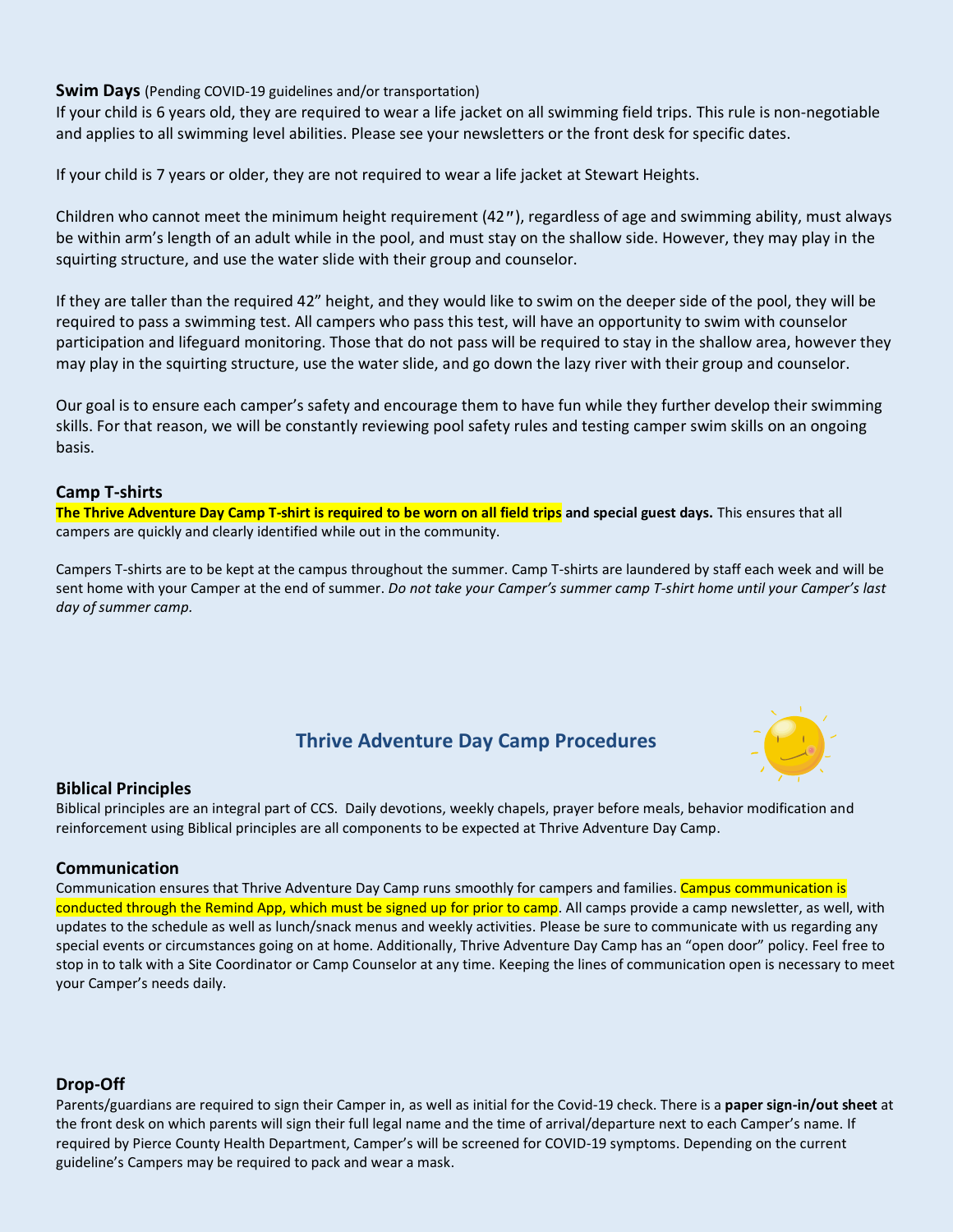## **Pick-Up**

Campers are signed out and released, only, to persons who have been authorized by the parent or guardian. An authorized person is one noted on the registration form or one who has prior written permission from the parent or guardian. Parents/guardians are required to sign out their Camper each day. Picture ID is required for pick-up with anyone who has not previously picked up; this may include parents. We will check for proper identification of any individual whom we do not know personally. We must have a certified court order on file regarding parental custody matters. We cannot refuse a parent's pickup rights unless we have a court order on file regarding those rights. Please notify us immediately of any custody changes.

#### **Late Pick-Up**

Late Pick-up Charge: Thrive Adventure Day Camp ends at 6 p.m. Failure to pick up camper(s) by 6 p.m. will result in a late fee of \$1.00 per minute. The late fee is assessed for each child (example: three minutes late for one child = \$3; three minutes late for two children = \$6, etc.) This fee will appear on the next FACTS payment.

## **Billing and Payments**

Email questions to the Business Department at **BusinessDept@cascadechristian.org**.

*New Families* - Once the registration packet has been completed, an email will be sent with instructions to set up a FACTS account for automatic payments. Completion of the FACTS account is required prior to, Thrive Adventure Day Camp attendance.

*Current CCS Families and/or Returning Thrive Adventure Day Campers* - Your FACTS accounts must be set up for automatic payment, including *current* banking information. If there is a problem with the FACTS account, the business office will contact you by phone.

Thrive Adventure Day Camp fees are billed to your FACTS account and automatically withdrawn weekly for payment. Payment dates are listed on the online registration form and below. Payment is due Wednesday, the week before the Monday camp date.

Schedule Changes (add, drop or withdrawal): If you need to make changes to your child's attendance schedule, you must log into your registration application, and submit changes. There are no paper forms available.

| Week<br><b>Number</b> | Dates                | Auto Payment By<br><b>FACTS</b> | Add/Drop Schedule Change<br>Deadline Date |
|-----------------------|----------------------|---------------------------------|-------------------------------------------|
| Week 1                | $6/15 - 6/17$        | Due $6/8$                       | Add/Drop Deadline 6/5                     |
| Week 2                | $6/20 - 6/24$        | Due 6/15                        | Add/Drop Deadline 6/12                    |
| Week 3                | $6/27 - 7/1$         | Due 6/22                        | Add/Drop Deadline 6/19                    |
| Week 4                | 7/5-7/8 (closed 7/4) | Due 6/29                        | Add/Drop Deadline 6/26                    |
| Week 5                | $7/11 - 7/15$        | Due 7/6                         | Add/Drop Deadline 7/3                     |
| Week 6                | $7/18 - 7/22$        | Due 7/13                        | Add/Drop Deadline 7/10                    |
| Week 7                | $7/25 - 7/29$        | Due 7/20                        | Add/Drop Deadline 7/17                    |
| Week 8                | $8/1 - 8/5$          | Due 7/27                        | Add/Drop Deadline 7/24                    |
| Week 9                | $8/8 - 8/12$         | Due 8/3                         | Add/Drop Deadline 7/31                    |
| Week 10               | $8/15 - 8/19$        | Due 8/10                        | Add/Drop Deadline 8/7                     |

Add—Add schedule changes need to be made by Sunday, one week before the Monday, camp date. Contact campus for space availability. Deadline dates are listed on the reservation form.

Drop—Drop schedule changes need to be made by Sunday, one week before Monday, camp date. Any change made after Sunday one week before camp, will result in a \$45 change fee.

Enrichment Class Payments: Fees are paid at time of registration through PayPal. You do not need to be a member of PayPal and may check out as a guest.

NSF Check Charge: NSF checks incur a \$35 fee. This will be added to your next scheduled FACTS payment.

Late payments: FACTS will charge a \$30 late fee when applicable.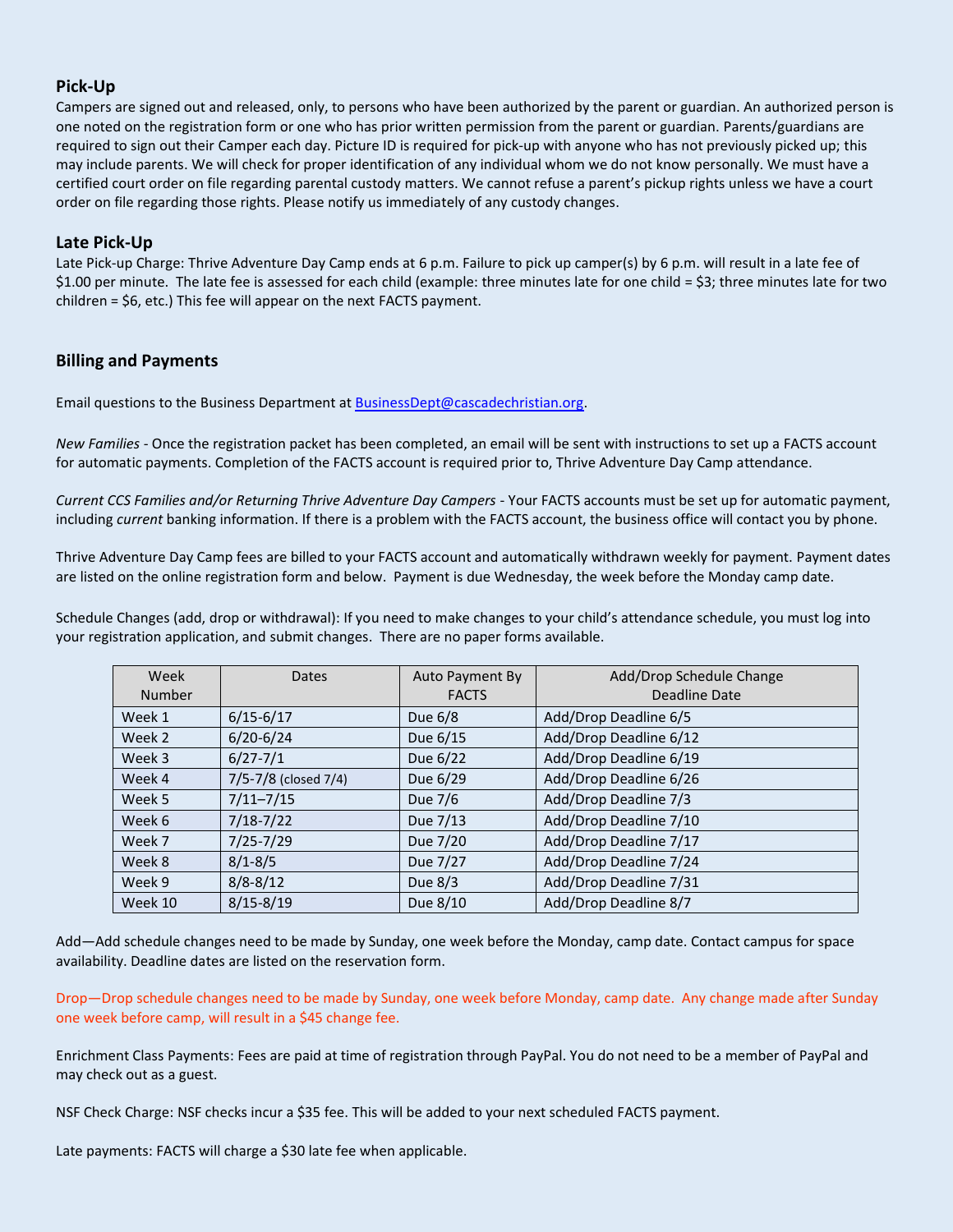Late Pick-up Charge: Thrive Adventure Day Camp ends at 6 p.m. Failure to pick up camper(s) by 6 p.m. will result in a late fee of \$1.00 per minute. The late fee is assessed for each child (example: three minutes late for one child = \$3; three minutes late for two children = \$6, etc.) This fee will appear on the next FACTS payment.

Cancellations: Thrive Adventure Day Camp reserves the right to cancel any class not meeting minimum enrollment. In the event of a cancellation, you may select another class or request a refund. However, the refund will first be applied to any charges on your FACTS account. Refunds will take 3-4 weeks to process.

Withdrawal: Thrive Adventure Day Camp reserves the right to request withdrawal of any student whose conduct is deemed undesirable or unsatisfactory. Failure to abide by camp standards of behavior may result in immediate dismissal without refund.

Sibling Discounts are not available for Thrive Adventure Day Camp.

The registration fee for Thrive Adventure Day Camp is non-refundable.

*I have read and understand the above Financial Responsibilities and Agreement.*

For absence, due to illness, please call the camp office by 9 a.m.

#### **Sunscreen**

It is the parent's responsibility to ensure that their Campers arrive at camp with a long-lasting, waterproof sunscreen already applied. For reapplication of sunscreen, send the bottle to camp marked with your Camper's full name. Sunscreen will be kept in the classroom for use as needed. **You will need to complete a sunscreen authorization form for reapplication at camp. NOTE:** Campers will apply sunscreen themselves. Campers may request assistance in reapplying sunscreen from other campers. Young campers may request assistance from counselors with spray on sunscreen only.

#### **Medications**

No medications will be administered to campers at **Thrive Adventure Day Camp** except for campers on *individual health plans*. Whenever possible, we urge parents and physicians to design a schedule for administering medication to a student outside of camp hours. The rare exceptions involve special conditions in which it is necessary that the child have the medication in order to remain at camp. If a student must take medication at camp during the day, the CCS Medication Authorization Form along with required attachments (e.g., doctor's action plan) must be on file at the camp office and be re-submitted at the beginning of each year. Bring the medication in its original container to the camp office immediately upon arrival at camp, along with the Medication Authorization Form, which can be obtained on our website or in the camp office. Provide at least three full days' dosage of each medication your camper would need in the event of an emergency evacuation. Please schedule an appointment with the Site Coordinator to establish an *individual health plan* if needed. Campers in possession of medication that are in violation of the above guidelines are subject to disciplinary consequences. Campers may not share medications. It is the responsibility of the parent to inform the camp personnel of any health condition requiring special care so that an Individual Health Plan can be developed for the student.

#### **Illness**

Campers who are ill do not attend camp.

Campers who have a temperature of 100 degrees Fahrenheit or higher and who also have one or more of the following - earache, headache, sore throat, rash or fatigue, that prevents participation in regular activities, may not attend camp.

Campers who have any of the following symptoms may not attend camp: vomiting, diarrhea, open or oozing sores not properly covered, lice and/or nits, pink eye, any contagious disease (i.e. strep throat, chicken pox, mumps, or whooping cough).

A Camper who becomes ill during the day will be sent home. If a parent cannot be reached, the emergency contact person indicated on the Camper's registration form will be called. **Keep your emergency contacts up to date!**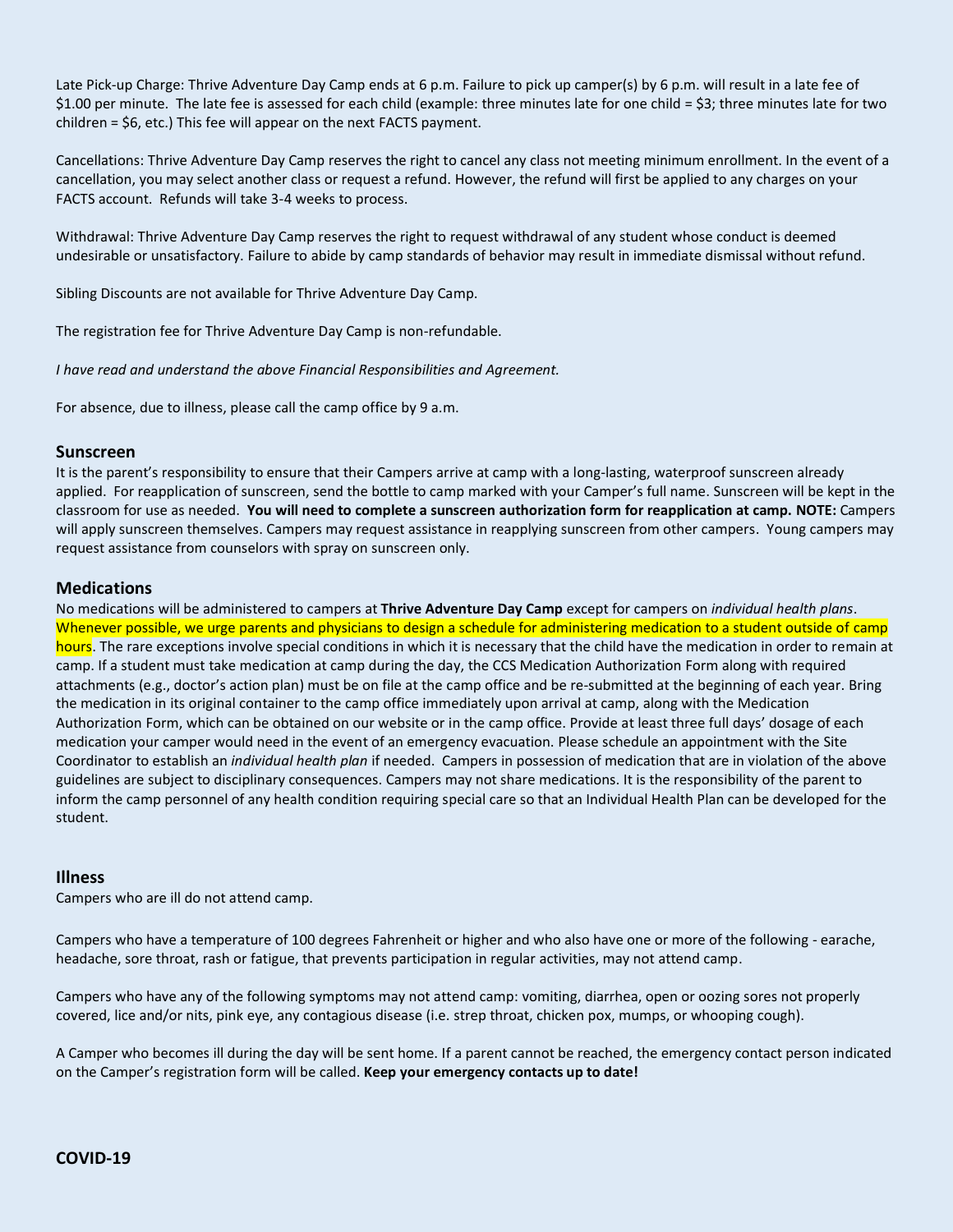For the safety of our campers and staff, activities will be in consideration of the Washington State Department of Health's Summer Camp Social Distancing Recommendations and Guidelines. [https://www.doh.wa.gov/Portals/1/Documents/1600/coronavirus/DOH-](https://www.doh.wa.gov/Portals/1/Documents/1600/coronavirus/DOH-OSPI-DYCF-SchoolsChildCareGuidance.pdf)[OSPI-DYCF-SchoolsChildCareGuidance.pdf](https://www.doh.wa.gov/Portals/1/Documents/1600/coronavirus/DOH-OSPI-DYCF-SchoolsChildCareGuidance.pdf)

#### **To keep us all safe, do not send your camper to camp if anyone in your household is experience COVID-19 symptoms or quarantining as a precaution.**

According to the CDC people with COVID-19 have had a wide range of symptoms reported – ranging from mild symptoms to severe illness. Symptoms may appear 2-14 days after exposure to the virus. People with these symptoms may have COVID-19:

- Fever or chills
- Cough
- Shortness of breath or difficulty breathing
- **Fatigue**
- Muscle or body aches
- Headache
- New loss of taste or smell
- Sore throat
- Congestion or runny nose
- Nausea or vomiting
- Diarrhea

This list does not include all possible symptoms. CDC will continue to update this list as we learn more about COVID-19. <https://www.cdc.gov/coronavirus/2019-ncov/symptoms-testing/symptoms.html>

#### **Medical Emergencies**

The protocol at camp for a serious emergency:

- Call 911, if necessary
- Notify the parent/guardian or emergency contact person
	- $\circ$  The injured Camper will be transported by ambulance to the nearest emergency room if deemed necessary
	- $\circ$  Camp personnel will continue to attempt to reach a parent/guardian or emergency contact person
	- o Parents will be responsible for all medical expenses

#### **Camper Code of Conduct**

**A successful Camper** 

- always listens to and obeys the camp counselors and staff
- always respects other's feelings, property, and personal space
- always respects the classroom, building, and grounds
- always uses the buddy system on the campgrounds and while on field trips
- is always safe
- is always honest
- always follow the 3R's
- always tries his/her best and never gives up

Counselors review and explain these expectations in an age-appropriate manner each week as well as whenever needed at "teachable moments".

Thrive Adventure Day Camp is a positive learning environment. We choose to value each person by living the 3'Rs":

**Respect:** *A Commitment to Honor*: I will choose to think, act, and speak in a way that honors God, others, self, and property.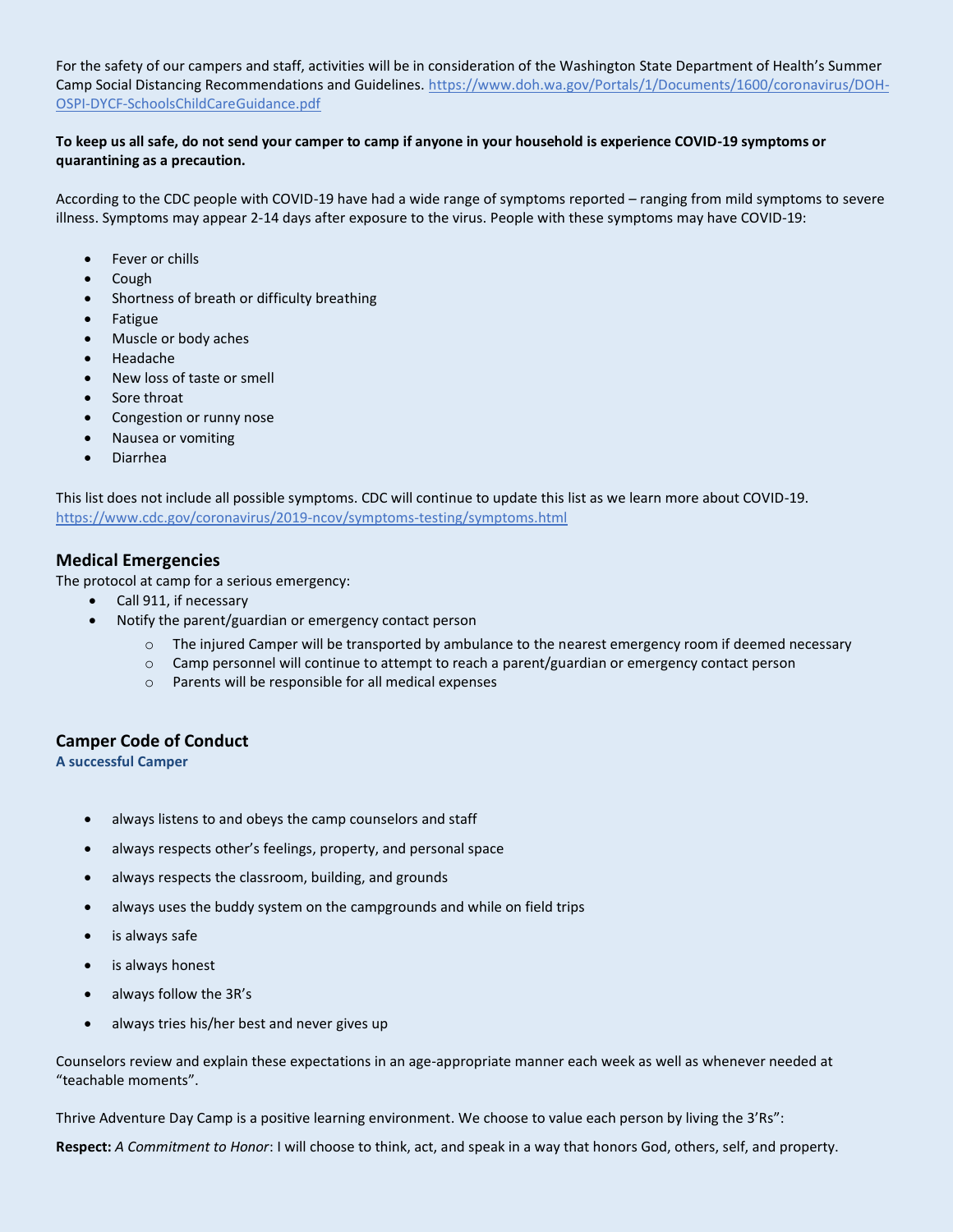**Responsibility:** *A Commitment to Ownership* I will be trustworthy, self-governed, and accountable for my choices, and I will accept the consequences for my actions.

**Relationship:** *A Commitment to Godly Interactions:* I will serve God by choosing to understand, accept, and show concern for others and self.

We will reward positive behavior through activities and privileges. Most of our Campers do an outstanding job every day. We assume that each Camper has honorable behavior. Camper expectations are contained in the sections that follow. We will monitor Camper behavioral choices. Campers who do not meet behavior expectations will earn consequences. The ultimate, unique goal of Thrive Adventure Day Camp is for Campers to achieve the ability to govern themselves from within – internally, based on the example and model of Jesus Christ. As the ability of Campers intrinsically to govern themselves grows, there is less need for imposing external or extrinsic rules and regulations on them.

Staff and parents commit to working together as a team, to help our Campers mature in their Christian walk, teaching and training them to do what is right according to God's Word. Together we will raise up exceptional young leaders, ready to move confidently into tomorrow's world.



|                                                  | I show Respect when I                                                                                                                                                              | I show Responsibility when I                                                                                                                                                                                                                               | I show good Relationships when<br>1                                                                                                                    |
|--------------------------------------------------|------------------------------------------------------------------------------------------------------------------------------------------------------------------------------------|------------------------------------------------------------------------------------------------------------------------------------------------------------------------------------------------------------------------------------------------------------|--------------------------------------------------------------------------------------------------------------------------------------------------------|
| Arrival                                          | Enter building appropriately<br>$\bullet$<br>Wait for guardian to sign<br>$\bullet$<br>me in<br>Am wearing appropriate<br>$\bullet$<br>clothing<br>Am wearing my mask<br>$\bullet$ | Leave my electronics at<br>$\bullet$<br>home                                                                                                                                                                                                               | Stay in my own space<br>$\bullet$<br>Keep my hands and feet<br>to myself<br>Am courteous to others                                                     |
| <b>Restrooms</b><br>(Use the facility properly!) | Ask a counselor for a pass<br>$\bullet$<br>Give people privacy<br>$\bullet$<br>Use quiet voice<br>$\bullet$<br>Return to class quickly<br>$\bullet$                                | Flush the toilet after use<br>$\bullet$<br>Wash hands for 20 sec.<br>$\bullet$<br>Put trash in the trash can<br>$\bullet$<br>Report restroom<br>$\bullet$<br>problems/needs                                                                                | Am a willing buddy<br>Use kind words                                                                                                                   |
| Snack time/Lunch                                 | Use good manners<br>$\bullet$<br>Wait for my turn in line<br>$\bullet$<br>Use quiet inside voices<br>$\bullet$<br>Keep 6 feet apart<br>$\bullet$                                   | Keep food and drink in<br>$\bullet$<br>designated eating areas<br>Clean up after myself<br>$\bullet$<br>Use appropriate line<br>$\bullet$<br>etiquette<br>Wait to be offered seconds<br>$\bullet$<br>Do not share my own food<br>$\bullet$<br>with friends | Am courteous to others<br>$\bullet$<br>(allow anyone to sit next<br>to me)<br>Am polite to snack staff<br>& lunch staff<br>Use appropriate<br>language |
| <b>Transitions/Hallways</b>                      | Use kind words and actions<br>$\bullet$                                                                                                                                            | Walk in a single file<br>$\bullet$                                                                                                                                                                                                                         | Hold door for others<br>$\bullet$                                                                                                                      |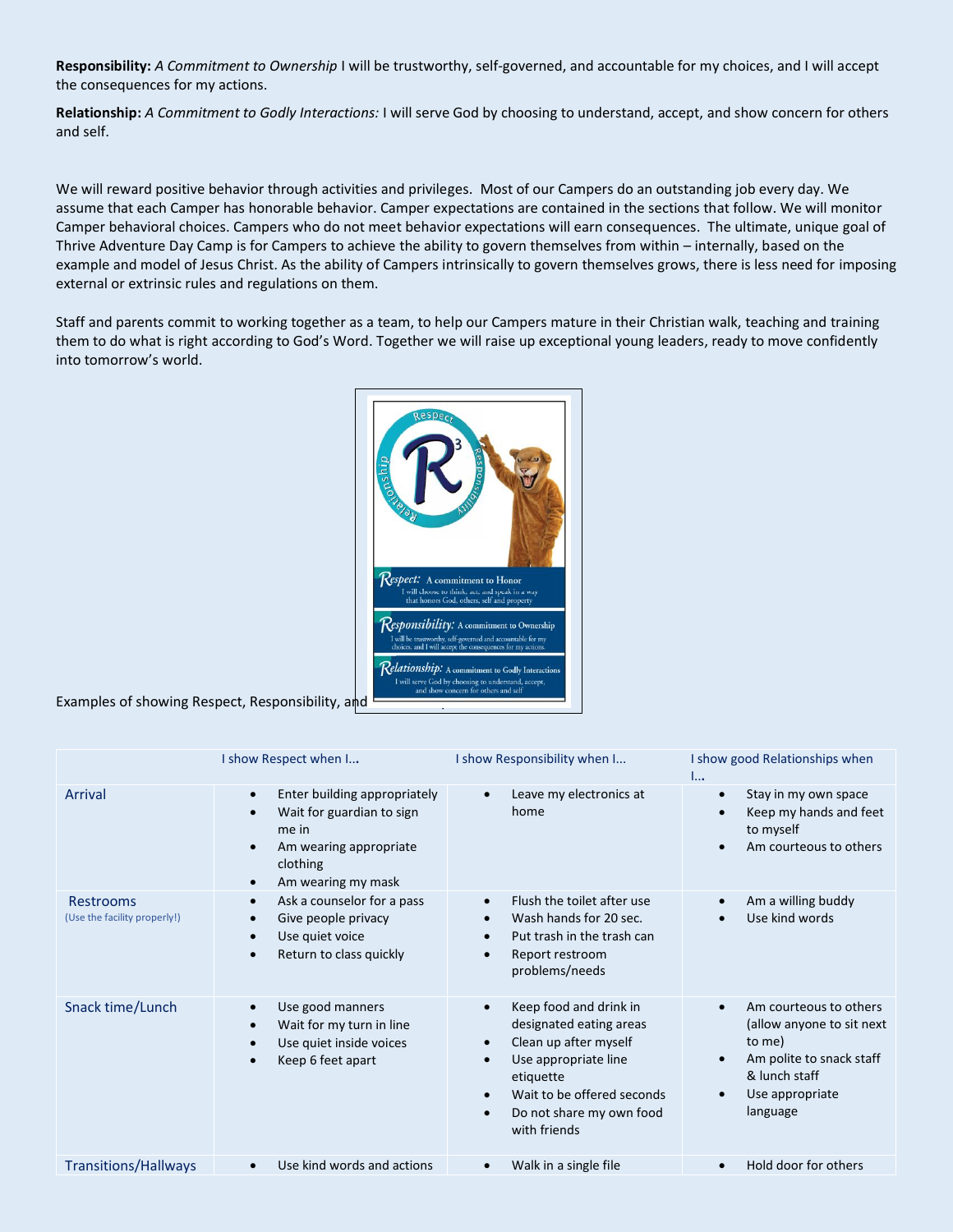|                                     | Allow guests & adults to go<br>first<br>In hallway, stay to the right<br>$\bullet$<br>& leave space for others to<br>pass<br>Do not disturb other classes                                               | Walk without talking<br>$\bullet$<br>Walk forward with eyes<br>ahead,<br>Walk keeping my feet on<br>$\bullet$<br>the ground<br>Use quiet feet<br>$\bullet$<br>Keep 6 feet apart<br>$\bullet$                                     | Stay in my own space<br>Keep my hands and feet<br>to myself<br>Am wearing my mask<br>$\bullet$                                                                                                                                                                                                   |
|-------------------------------------|---------------------------------------------------------------------------------------------------------------------------------------------------------------------------------------------------------|----------------------------------------------------------------------------------------------------------------------------------------------------------------------------------------------------------------------------------|--------------------------------------------------------------------------------------------------------------------------------------------------------------------------------------------------------------------------------------------------------------------------------------------------|
| Recess/Playground                   | Always follow teachers'<br>directions<br>Play fairly<br>$\bullet$<br>Use good sportsmanship<br>$\bullet$<br>Use equipment properly<br>Use appropriate language                                          | Always follow game rules<br>$\bullet$<br>Make safe choices<br>$\bullet$<br>Stay in designated areas<br>$\bullet$<br>Accept consequences for<br>$\bullet$<br>my actions with a kind<br>attitude<br>Keep 6 feet apart<br>$\bullet$ | Include others<br>$\bullet$<br>Keep my hands & feet to<br>$\bullet$<br>myself<br>Think well of others<br>$\bullet$<br>Actively listen to others<br>$\bullet$<br>Use encouraging words<br>$\bullet$<br>Am a peace maker<br>$\bullet$<br>Help others to teacher<br>$\bullet$<br>when they are hurt |
| <b>Emergency Drills</b>             | Stay quiet & listen                                                                                                                                                                                     | Follow directions<br>$\bullet$<br>Line up quickly<br>Remain in line with<br>$\bullet$<br>counselor<br>Keep calm<br>$\bullet$                                                                                                     | Watch out for others<br>$\bullet$<br>Am wearing my mask                                                                                                                                                                                                                                          |
| <b>Assembly</b><br>(Opening)/Chapel | Demonstrate<br>appropriate audience<br>etiquette<br>Maintain personal space<br>$\bullet$<br>Participate appropriately<br>$\bullet$<br>Am quiet during prayer<br>Am reverent<br>Am an attentive listener | Leave backpacks in<br>$\bullet$<br>designated area<br>Honor personal<br>$\bullet$<br>boundaries<br>Demonstrate self-<br>$\bullet$<br>constraint<br>Am wearing my mask<br>$\bullet$<br>Keep 6 feet apart<br>$\bullet$             | Respect others<br>$\bullet$<br>participation in<br>chapel service<br>Make room for others<br>$\bullet$                                                                                                                                                                                           |
| <b>Bus</b>                          | Wait for directions                                                                                                                                                                                     | Sit quietly, facing forward<br>$\bullet$<br>with my arms & legs in<br>my seat area<br>Be silent when asked<br>(especially during<br>railroad crossings)                                                                          | Keep my hands & feet<br>$\bullet$<br>to myself<br>Am wearing my mask                                                                                                                                                                                                                             |
| <b>Field trip</b>                   | Offload quickly & quietly<br>Listen for instructions<br>Stay with assigned<br>counselor<br>Listen quietly when<br>$\bullet$<br>information is being<br>shared                                           | Follow the rules of the<br>$\bullet$<br>venue<br>Tidy up my area after<br>$\bullet$<br>lunch (leave it better<br>than I found it)<br>Keep my personal<br>$\bullet$<br>belongings tidy &<br>together                              | Be prompt for check-<br>$\bullet$<br>in & departure<br>Keep hands & feet to<br>$\bullet$<br>myself<br>Am wearing my mask<br>Keep 6 feet apart                                                                                                                                                    |
| Dismissal                           | Check out with my<br>teacher<br>Leave promptly                                                                                                                                                          | Have all my personal<br>$\bullet$<br>items ready to go<br>Tidy up my area<br>$\bullet$<br>Am wearing my mask<br>Keep 6 feet apart                                                                                                | Am ready to go when<br>$\bullet$<br>my parents are ready<br>to leave                                                                                                                                                                                                                             |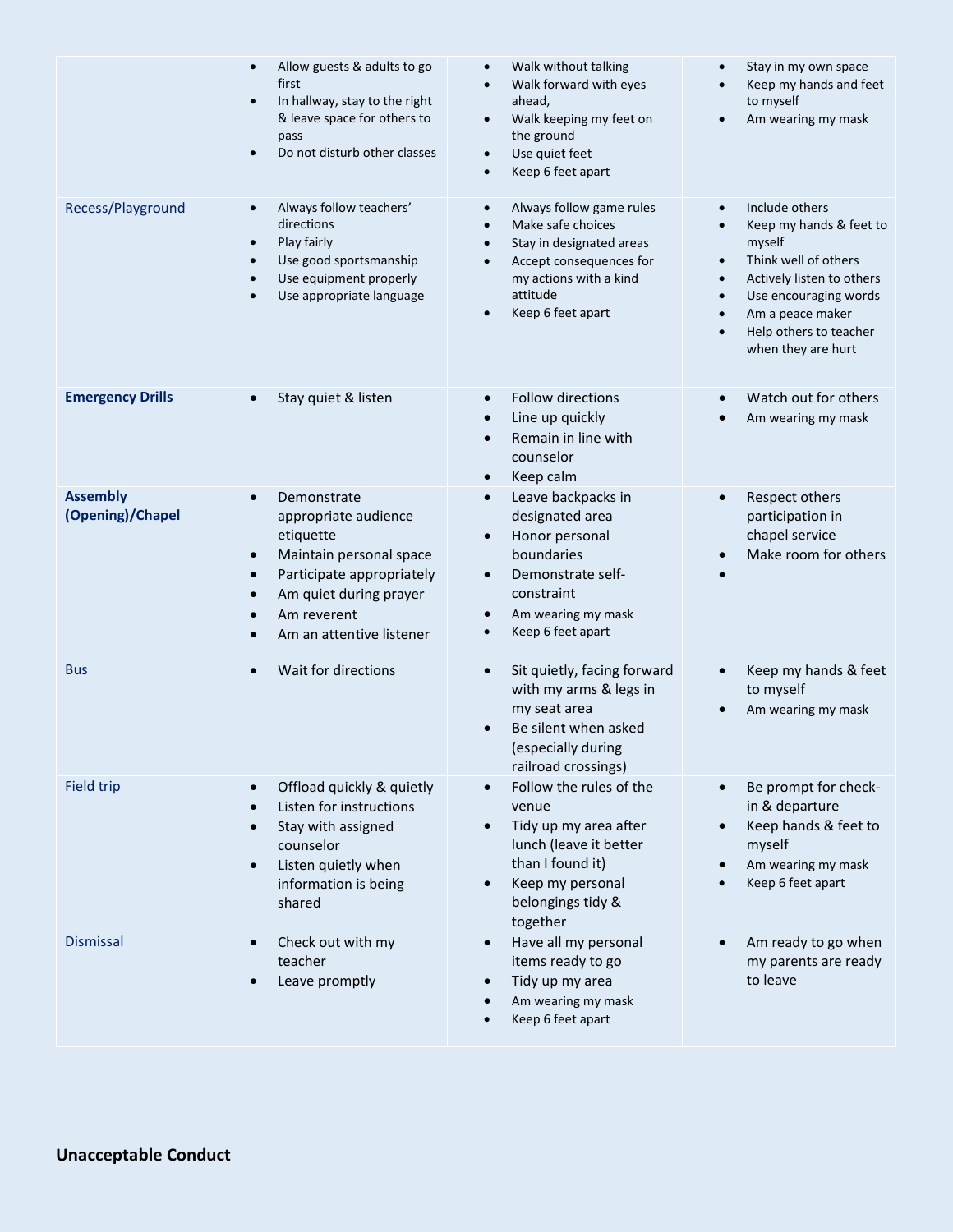For those Campers, whose conduct is unacceptable, who demonstrate by work, action, or attitude an unwillingness to adhere to our Camper conduct code, the administration reserves the right to administer discipline necessary and expedient to bring about a more favorable form of conduct. Campers who continually and habitually demonstrate an unwillingness to conform, or who are guilty of serious violations of camp rules, are subject to suspension or dismissal from camp.

| Level 1                                                                            | Level 2                                                                              | Level 3                                                                                                           |
|------------------------------------------------------------------------------------|--------------------------------------------------------------------------------------|-------------------------------------------------------------------------------------------------------------------|
| Minor disturbances that prevent<br>classroom/camp order and<br><i>instruction.</i> | Actions and attitudes that show<br>lack of respect to authority and<br>other people. | Actions that seriously threaten the<br>safety of others, or a flagrant lack<br>of respect for property or others. |
| Destroying another's work                                                          | Cheating/plagiarism                                                                  | Arson                                                                                                             |
| Disrupting class                                                                   | Destroying property                                                                  | <b>Bomb threat</b>                                                                                                |
| Dress code violation                                                               | Dishonesty                                                                           | Destroying property                                                                                               |
| Electronic device                                                                  | Disrespect/disobeying adult                                                          | Fighting/play-fighting                                                                                            |
| Inappropriate language                                                             | False fire alarm                                                                     | Harassment/intimidation/bullying                                                                                  |
| Inappropriate use of equipment                                                     | Obscene gestures                                                                     | Leaving campgrounds                                                                                               |
| Noisy in hall/restroom                                                             | Offensive language                                                                   | Sexual language or materials                                                                                      |
| Pushing/hitting/spitting                                                           | Provoking violence                                                                   | Weapon brought to camp                                                                                            |
| Throwing objects                                                                   | <b>Inappropriate Touching</b>                                                        | Repeated Level 2 offense                                                                                          |
| Other Level 1 offense                                                              | Throwing object to injure                                                            | Other Level 3 offense                                                                                             |
|                                                                                    | Repeated Level 1 offense                                                             |                                                                                                                   |
|                                                                                    | Other Level 2 offense                                                                |                                                                                                                   |
| Consequences                                                                       | Consequences                                                                         | Consequences                                                                                                      |
| Staff will assign consequences and<br>write referral as warranted.                 | Staff member will write referral<br>and parents will be notified.                    | Camper will be sent directly to the<br>office with a referral.                                                    |
| Camp Staff or Camp Site<br>Coordinator may:                                        | Camp Site Coordinator may:<br><b>Counsel Camper</b>                                  | Camp Site Coordinator may:<br>Assign detention                                                                    |
| Give warning                                                                       | Assign detention                                                                     | Contact parent                                                                                                    |
| <b>Counsel Camper</b>                                                              | Contact parent                                                                       | <b>Behavior contract</b>                                                                                          |
| Assign detention                                                                   | <b>Behavior contract</b>                                                             | Suspension                                                                                                        |
| Contact parent                                                                     |                                                                                      | Expulsion                                                                                                         |

Behavior Correction Guidelines\* for Elementary Campers

**\* NOTE**: The assigning of consequences is at the discretion of the administrator.

#### **Harassment, Threats, Intimidation, and Bullying**

**Cascade Christian Camps is committed to providing a Godly, safe, and civil educational environment for all Campers, employees, volunteers, and patrons**. The purpose of the policy is to align with the CCS core character traits in which all individuals treat each other with dignity and respect, free from all forms of harassment, threats, intimidation, and bullying. Furthermore, our expectation and desire is for all individuals to demonstrate Cascade Christian Camps' Three R's (Respect, Responsibility, and Relationship) in everyday life. Any act of harassment, threats, intimidation, or bullying shall not be tolerated on any Cascade Christian Camps property or at activities under the jurisdiction of Cascade Christian Camps. Cascade Christian Camps is prepared to take action to prevent and correct any violations of this policy. Anyone who violates this policy is subject to discipline, up to and including suspension or expulsion of Campers. This policy is a component of Cascade Christian Camps' effort and responsibility to create and maintain a safe, civil, and respectful learning community and is implemented in conjunction with training of staff and volunteers, as well as with the education of Campers in partnership with families and the community. "Harassment, Threats, Intimidation, and Bullying" mean any intentional written, electronic media message, verbal, or physical act, including but not limited to: one shown to be motivated by any characteristic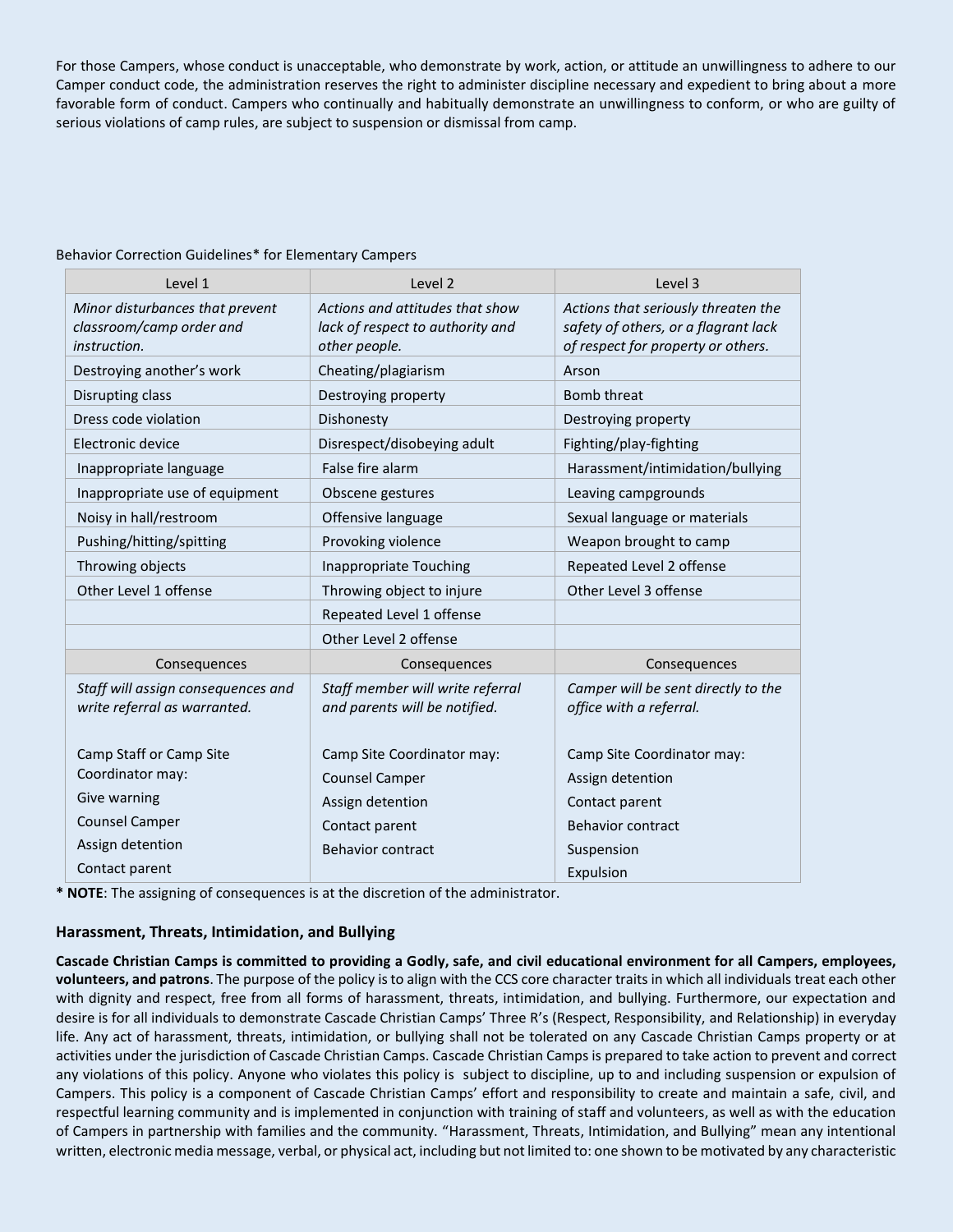of race, color, religion, ancestry, national origin, gender, mental or physical disability, or other distinguishing characteristics. Other distinguishing characteristics can include, but are not limited to physical appearance, clothing or other apparel, socioeconomic status, or gender. Harassment, threats, intimidation, or bullying can take many forms including slurs, rumors, jokes, innuendoes, demeaning comments, drawings, cartoons, pranks, gestures, physical attacks, hazing, threats or other written, electronic, oral or physical action(s). "Intentional acts" refers to the individual's choice to engage in the act. Nothing in this policy requires the affected person to actually possess a characteristic that is a basis for the harassment, threats, intimidation, or bullying.

Campers, faculty, or staff who believe they have been victims of, or who know about an act of harassment, threats, intimidation or bullying, whether verbal, written or by gesture should promptly report the specific incident, behavior, or act in violation of this policy to a Camp Staff, coach, or administrator, and not withhold information. False reports or inappropriate retaliation for harassment, threats, intimidation, or bullying also constitute violations of this policy.



# **Corrective Plan of Action (CPOA)**

Most Campers have a positive attitude toward camp and their Christian responsibilities regarding conduct. However, a minority of Campers, for one reason or another, fail to accept the responsibility.

Therefore, it is the policy of Cascade Christian Elementary Camps that, having exhausted reasonable avenues of correcting the problem between parents, Camp Staff, and the Camp Site Coordinator, the parties may take the following actions:

- o The Camper goes on CPOA.
- o The Camp Staff will closely supervise the Camper's progress in achieving the desired outcome.
- o The CPOA timeframe will continue until the Camper demonstrates a positive behavior change in the area of deficiency.
- o The Camper may not participate in any co-curricular activity, including Cascade Christian-sponsored sports and clubs.
- o If the CPOA results in no positive changes, at the Camp Site Coordinator's discretion, the Camper may be subject to further disciplinary action, such as suspension or dismissal.

## **Suspension and Expulsion**

The Camp Site Coordinator always has the authority to suspend or expel a Camper. The length of suspension will be one to five days, as determined by the Camp Site Coordinator.

Examples of reasons that would give cause for suspension or expulsion are:

- $\circ$  Continued deliberate display of disobedience or disrespect, or a rebellious spirit
- o A continued negative attitude or a negative influence upon other Campers
- o Failure of the Camper to comply with the disciplinary actions of the camp
- $\circ$  Failure of the parents to get recommended professional help for exceptional Campers

## **Weapons on Camp Premises**

The Board of Trustees of Cascade Christian Camps recognizes the expectation of campers, staff, parents, and patrons to be safe on Cascade Christian Camps' premises and at all camp district activities. Accordingly, it is a violation of Cascade Christian Camps policy and Washington State law for any person to carry on to camp premises, camp-provided transportation, or other facilities being used for camp activities any firearm, dangerous weapon, or other object capable of producing bodily harm as defined in this policy.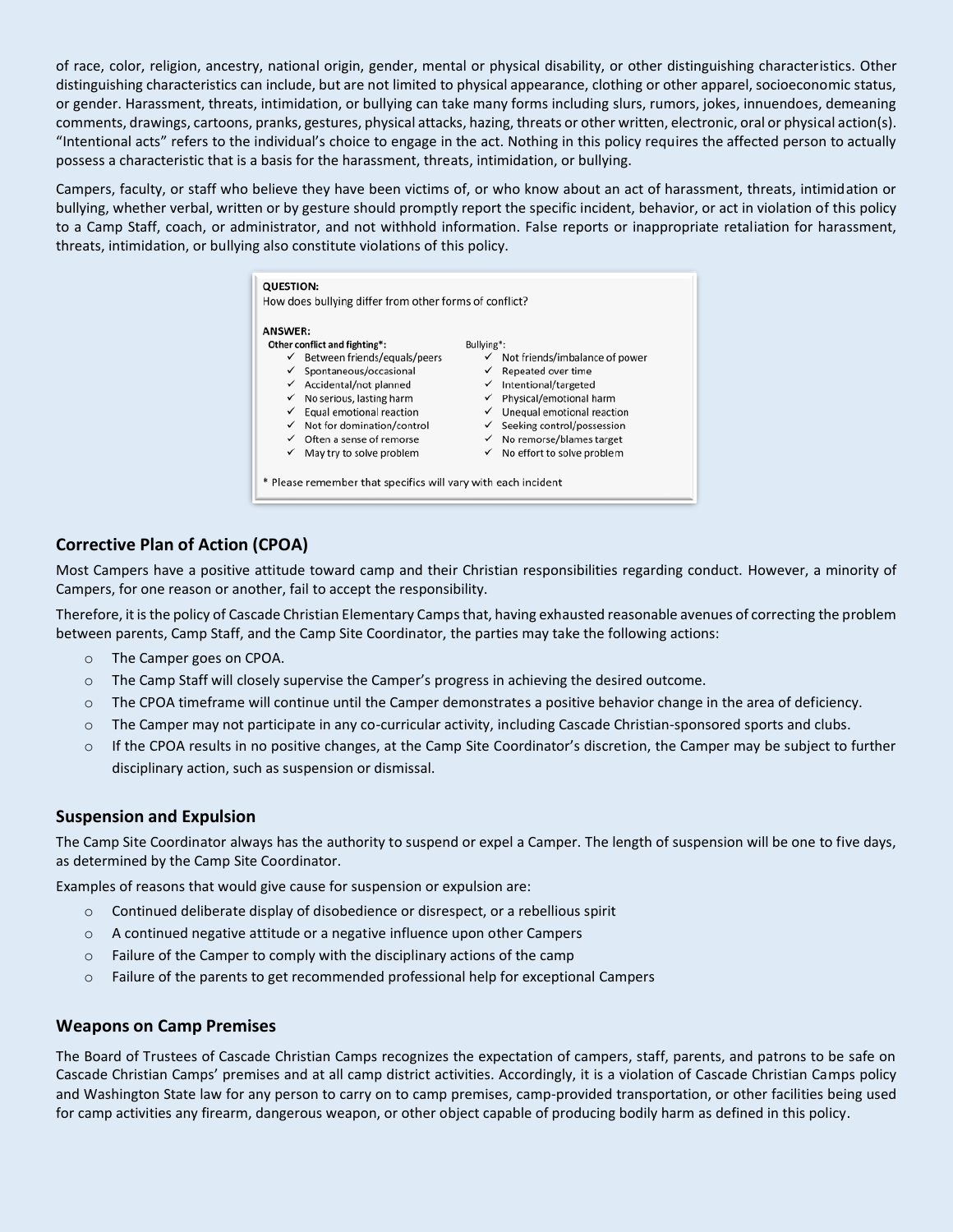Campers who violate this policy are subject to camp discipline policies. Violations of the firearms provisions are subject to a minimum of one calendar year expulsion, with possible case-by-case modification by the superintendent. Camp officials shall notify the appropriate law enforcement agency of known or suspected violations of this policy.

#### **Lost and Found**

Some items may get separated from their owner. To help prevent this, please mark all items such as towels, extra clothing, sunscreen, etc. with the student's full name. Campers are responsible for all of their own belongings. Cascade Christian will not be responsible for items that are lost, broken or stolen, including cash. All items not claimed at the end of THRIVE will be donated to a local charity.

#### **Phone/Communication Devices**

Campers need to take care of all business and other arrangements before or after camp. Office telephones are only for use in cases of emergency, with permission from the Site Coordinator.

Campers may bring personal cell phones to camp. However, phone/communication devices may not be used during camp hours, unless permitted by the Site Coordinator.

#### **Child Abuse Reporting Law**

The State of Washington requires Cascade Christian Camps to report allegations of suspected child abuse to the proper governmental authority when there is reasonable suspicion or reasonable basis for believing that physical or emotional abuse, sexual abuse and exploitation, inadequate supervision, or other forms of abuse have occurred. While the camp is to communicate with parents regarding the well-being of their Campers, the administration's place is between the parent and the State, acting on behalf of the Camper and in accordance with state law. It is the camp's policy not to contact parents in advance of making a report to legal authorities. Appropriate camp staff will make such reports in the best interests of the affected Camper and, once reasonable suspicion is established, have no legal alternative except to make the report to the proper authorities for their investigation and review. The camp may also undertake an inquiry prior to making a report to determine whether there are sufficient grounds to require reporting.

#### **Disaster Preparedness Plans**

We provide each Camper with emergency supplies in case of a catastrophic event. If your Camper has severe allergies and is unable to eat the food provided in the emergency kit, please provide food that your Camper can eat. In compliance with state requirements and guidelines, the CCS Thrive Adventure Day Camp Program conducts a fire safety-related drill. In addition, all sites conduct a lockdown down drill, shelter-in-place, and high-risk events (such as earthquake, lahar, flood, or other high-risk events). Evacuation Plans are posted on the parent information bulletin board, and in the Grab-and-go emergency backpack located on site.

#### **Nondiscrimination Policies**

K–12 Cascade Christian Camps is open to anyone interested in securing a Christian education, from early learning through grade twelve, whom the camp finds qualified for admission and who agrees (and whose parents agree) that he or she shall abide by Cascade Christian's camp rules. It is important to understand that attendance at Cascade Christian is a privilege and not a right. Any student who does not choose to abide by the Cascade Christian standards of conduct and is unwilling to adjust to the Christian camp environment forfeits this privilege. All campers must be convinced they want to attend Cascade Christian Camps and agree to apply themselves honestly and wholeheartedly to study to show thyself approved unto God (2 Timothy 2:15). They also agree to be courteous and respectful to their peers, staff, faculty, and other daily associates. Cascade Christian Camps admits campers of any race, color, national and ethnic origins to all the rights, privileges, programs, and activities generally accorded or made available to